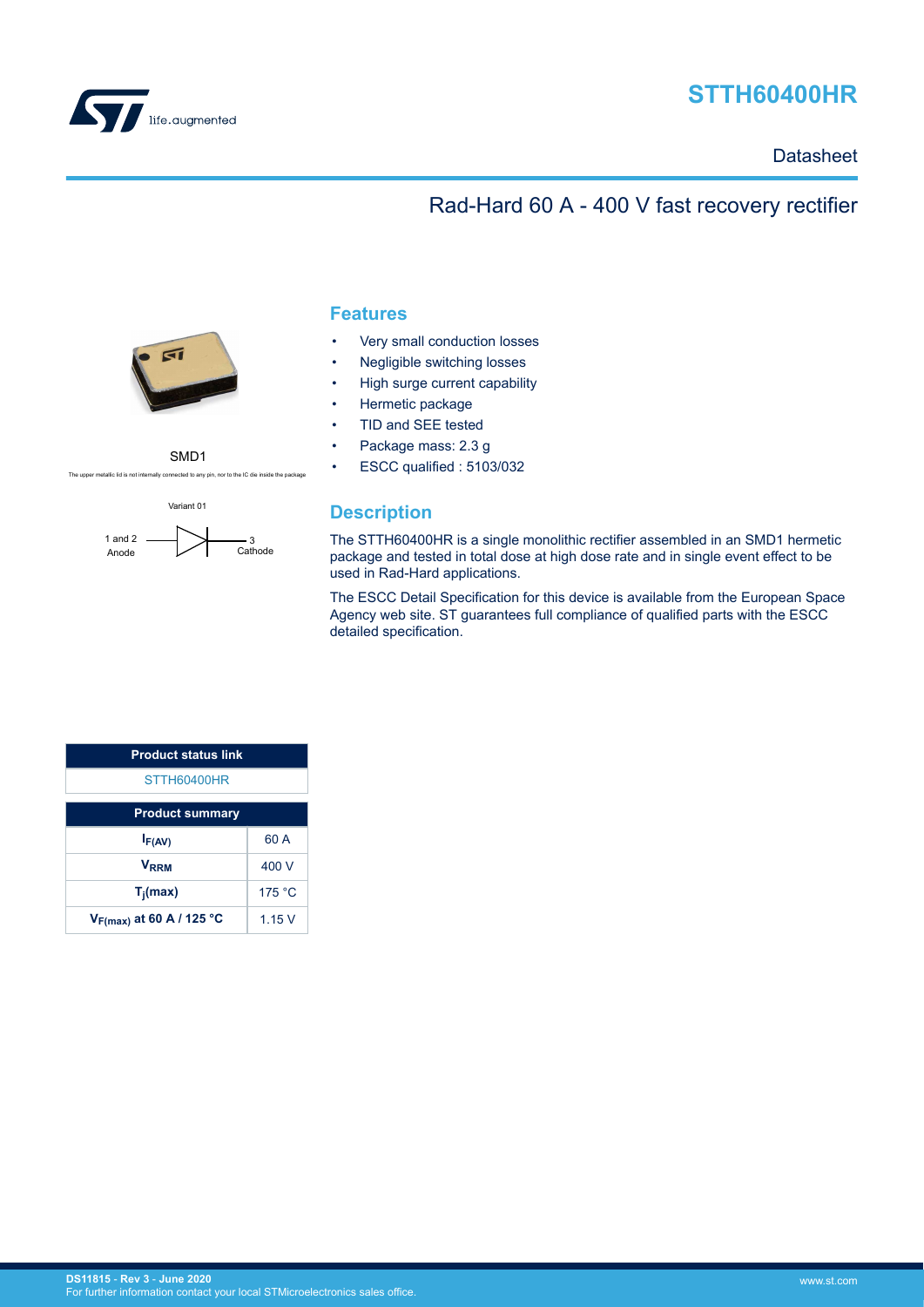## **1 Characteristics**

ST

## **1.1 Absolute maximum ratings**

|  |  |  | Table 1. Absolute maximum ratings |  |
|--|--|--|-----------------------------------|--|
|--|--|--|-----------------------------------|--|

| <b>Symbol</b>                 |                                                   | Value<br><b>Parameter</b> |             |             |  |  |
|-------------------------------|---------------------------------------------------|---------------------------|-------------|-------------|--|--|
| <b>V<sub>RRM</sub></b>        | Repetitive peak reverse voltage                   |                           | 400         | V           |  |  |
| I <sub>O</sub> <sup>(1)</sup> | Average output rectified current                  | 60                        | A           |             |  |  |
| $I_{FSM}$ <sup>(2)</sup>      | $t_0$ = 10 ms sinusoidal<br>Forward surge current |                           | 500         | A           |  |  |
| T,                            | Maximum junction temperature                      | $+175$                    | $^{\circ}C$ |             |  |  |
| $\mathsf{T}_{\textsf{stg}}$   | $-65$ to $+175$<br>Storage temperature range      |                           |             | $^{\circ}C$ |  |  |
| $T_{sol}^{(3)}$               | Soldering temperature                             | $+245$                    | $^{\circ}C$ |             |  |  |

*1.* At  $T_j$  ≥ +29.2 °C, derate linearly to 0 A at +175 °C.

*2. At Tamb ≤ +25 °C*

*3. Duration 5 seconds maximum with at least 3 minutes between consecutive temperature peaks.*

### **1.2 Thermal parameters**

### **Table 2. Thermal parameters**

| <b>Symbol</b>                | <b>Parameter</b>                        | <b>Value</b> | <b>Unit</b> |
|------------------------------|-----------------------------------------|--------------|-------------|
| $R_{th(i-c)}$ <sup>(1)</sup> | Thermal resistance, junction to case    | 1.8          | °C/W        |
| $R_{th(i-a)}$                | Thermal resistance, junction to ambient | 55           | °C/W        |

*1. Package mounted on infinite heatsink.*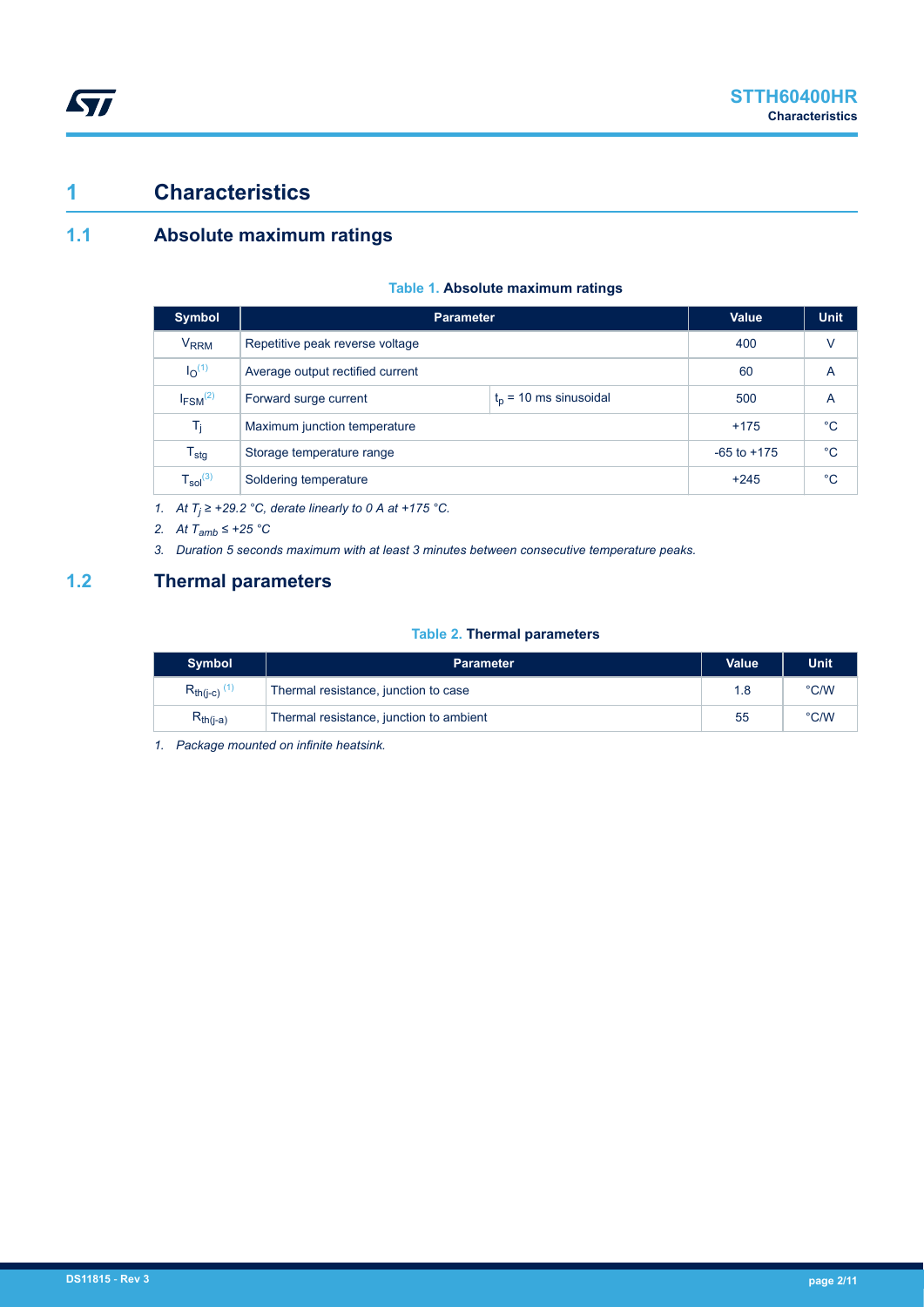## **1.3 Electrical characteristics**

**STI** 

Limiting value per diodes, unless otherwise specified.

|  |  |  | Table 3. Static electrical characteristics |
|--|--|--|--------------------------------------------|
|--|--|--|--------------------------------------------|

| <b>Symbol</b>        | <b>Parameter</b>        | MIL-STD-750 test method | Test conditions $(1)$    |                |   | Min.   Max.   Unit |    |
|----------------------|-------------------------|-------------------------|--------------------------|----------------|---|--------------------|----|
|                      |                         | 4016                    | DC method, $V_R = 400$ V | $T_i = 25 °C$  |   | 20                 |    |
| <sup>I</sup> R       | Reverse leakage current |                         |                          | $T_i = 125 °C$ | - | 200                | μA |
|                      |                         |                         |                          | $T_i = -55 °C$ | - | 1.35               |    |
| $V_F$ <sup>(2)</sup> | Forward voltage drop    | 4011                    | $I_F = 60 A$             | $T_i = 25 °C$  |   | 1.30               |    |
|                      |                         |                         |                          | $T_i = 125 °C$ |   | 1.15               |    |

*1. Test performed with both anode terminals 2 and 3 tied together*

*2. Pulse width ≤ 680 µs, duty cycle ≤ 2%*

| <b>Symbol</b>           | <b>Parameter</b>            | <b>MIL-STD-</b><br><b>750 test</b><br>method | <b>Test conditions</b> |                                                                                    |                          | Min. Typ. | Max. Unit |        |
|-------------------------|-----------------------------|----------------------------------------------|------------------------|------------------------------------------------------------------------------------|--------------------------|-----------|-----------|--------|
| $C^{(1)}$               | Junction capacitance        | 4001                                         | $T_i = 25 °C$          | $V_R$ = 10 V, F = 1 MHz                                                            | $\overline{\phantom{0}}$ |           | 250       | pF     |
| $t_{rr}$                | Reverse recovery time       | 4031                                         | $T_i = 25 °C$          | $I_F = 1$ A, dIF/dt = -50 A/µs, $V_R = 30$ V                                       | $\overline{\phantom{a}}$ |           | 80        | ns     |
| $t_{fr}$ <sup>(2)</sup> | Forward recovery time       | 4026                                         | $T_i = 25 °C$          | $I_F$ = 60 A, $V_{FR}$ = 2 V, dIF/dt = 100 A/us                                    | $\blacksquare$           | 690       |           | ns     |
| $V_{FP}$                | Forward recovery<br>voltage | 4026                                         | $T_i = 25 °C$          | $I_F$ = 60 A, $V_{FR}$ = 2 V, dIF/dt = 100 A/µs                                    | ٠                        | 3         |           | $\vee$ |
| $I_{\rm RM}$            | Reverse recovery<br>current | 4031                                         |                        |                                                                                    | $\blacksquare$           | 19        |           | A      |
| $Q_{RR}$                | Reverse recovery<br>charges | 4031                                         |                        | $T_i$ = 125 °C   I <sub>F</sub> = 20 A, dIF/dt = -200 A/µs, V <sub>R</sub> = 160 V | $\blacksquare$           | 1400      |           | nC     |
| Sfactor                 | Softness factor             | 4031                                         |                        |                                                                                    | $\overline{\phantom{a}}$ | 0.3       |           |        |

#### **Table 4. Dynamic electrical characteristics**

*1. By default, guaranteed by sampling. Guaranteed by a 100% test in case the sampling acceptance criteria is not met.*

*2. AC characteristics (trr, tfr, Vfr, IRM, Sfactor and Qrr) are guaranteed by design and characterization. They are not tested in production.*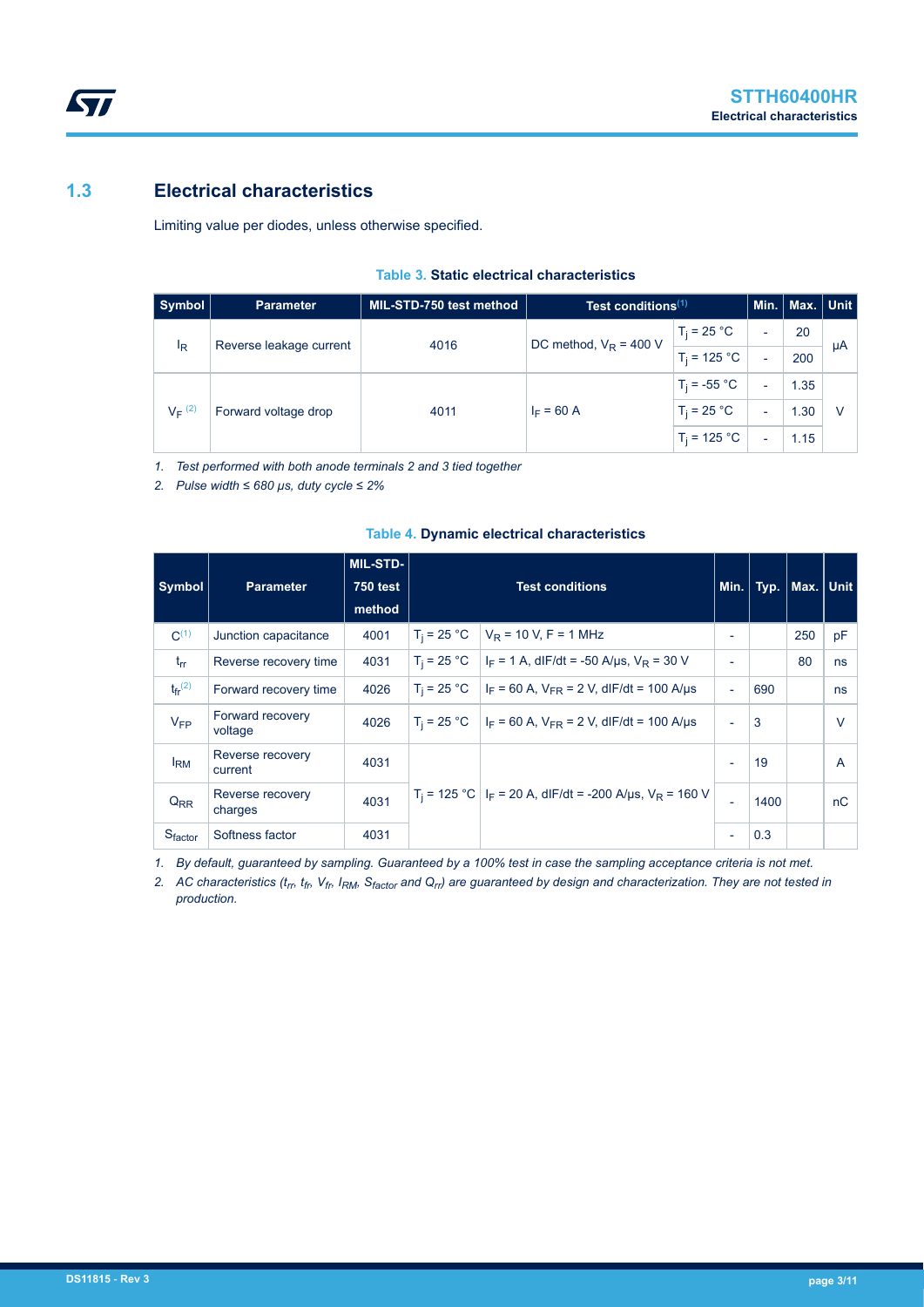## **1.4 Characteristics (curves)**

*Lyt* 





**Figure 4. Relative variation of thermal impedance junction to case versus pulse duration**



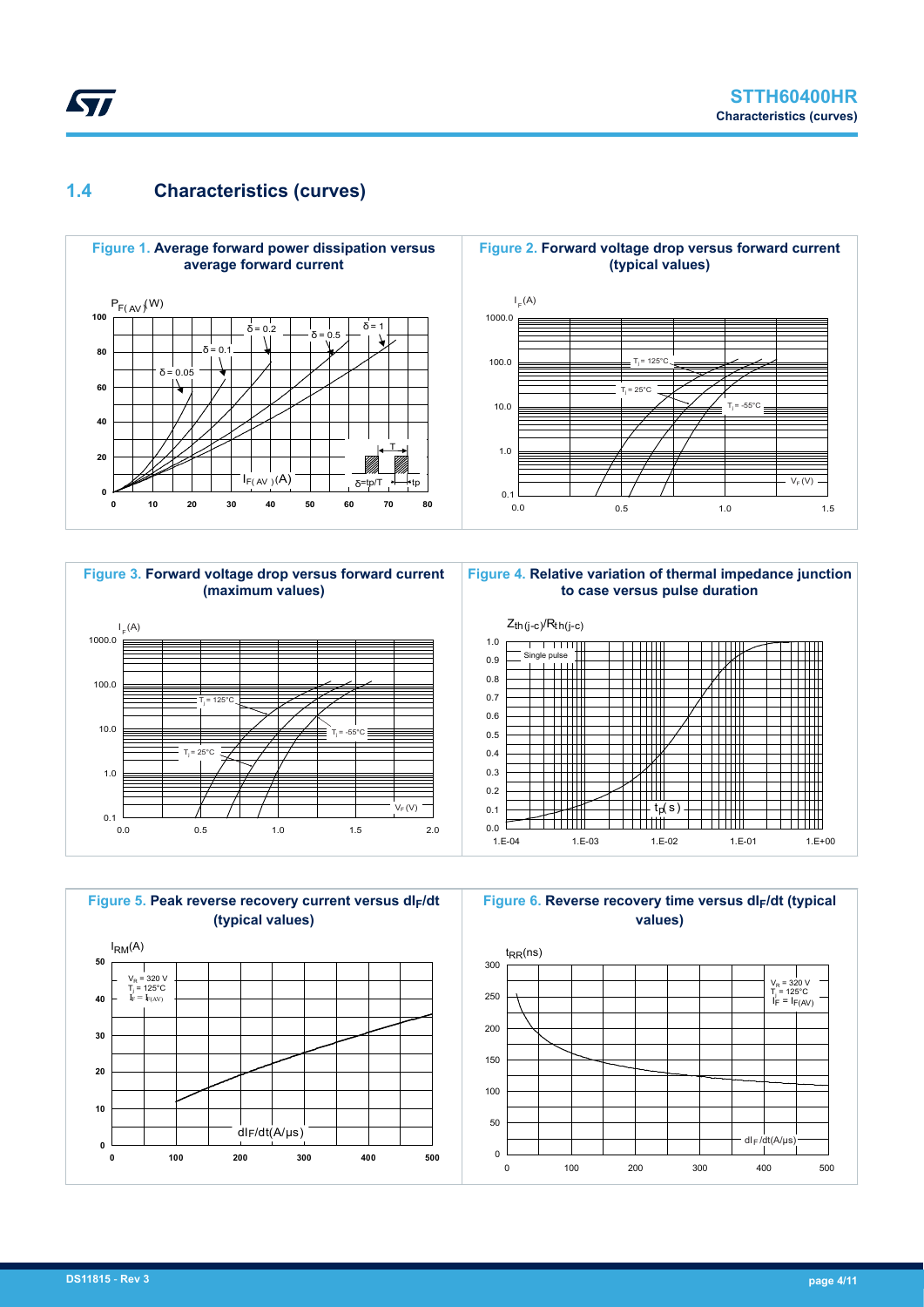



**Figure 9. Relative variations of dynamic parameters versus junction temperature**



**Figure 10. Transient peak forward voltage versus dIF/dt (typical values)**





*Lyt*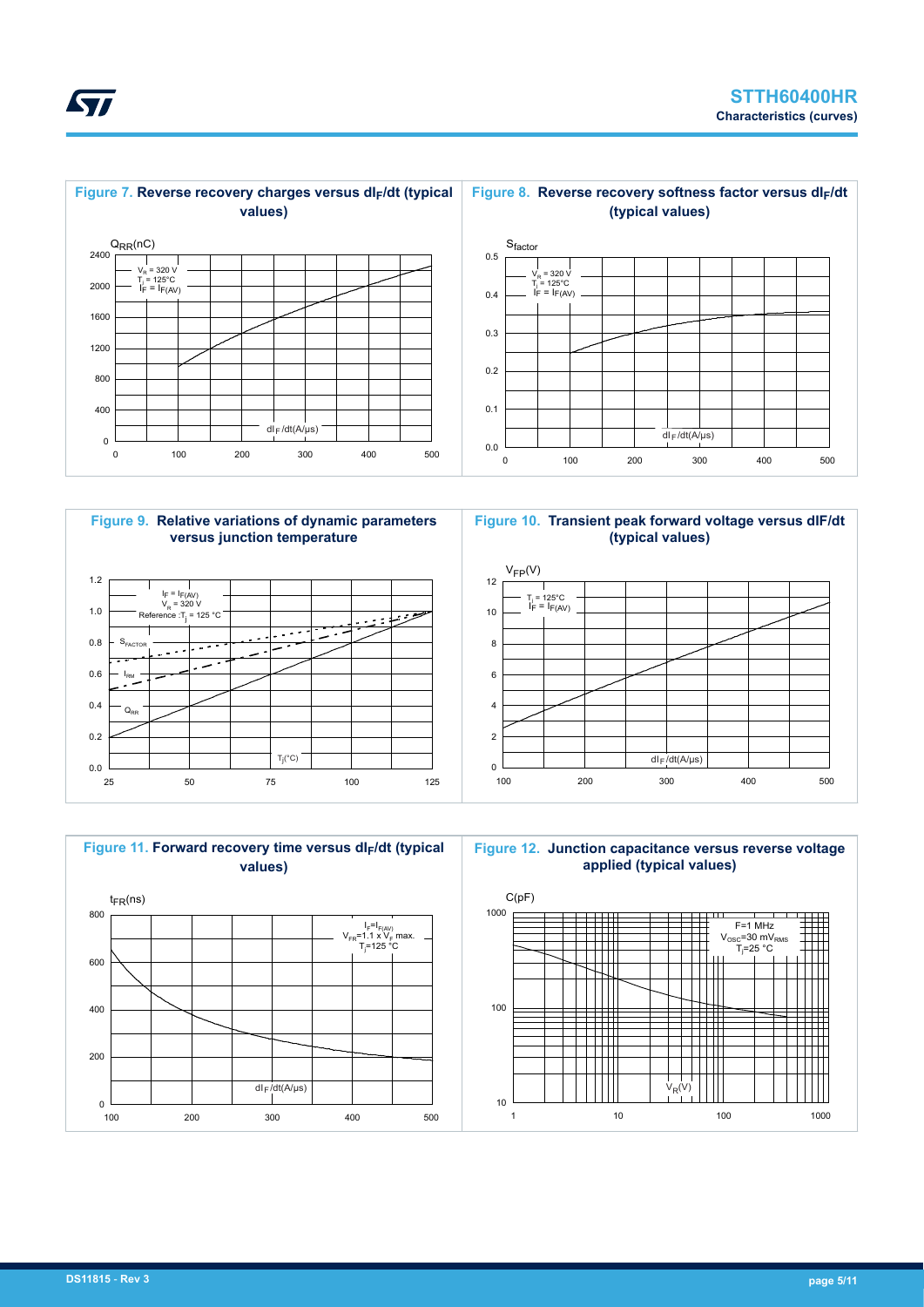## **2 Radiation**

The technology of the STMicroelectronics Rad-Hard rectifier's diodes is intrinsically highly resistant to radiative environments.

The product radiation hardness assurance is supported by a Total Ionisation Dose (TID) test at high dose rate on each diffusion lot and a Single Effect Event (SEE) characterization.

## **2.1 Total dose radiation (TID) testing**

Each diffusion lot is tested in total ionizing dose at high dose rate on 10 parts housed in SMD1, 5 biased and 5 unbiased.

The irradiation is done according to the ESCC 22900 specification, standard window.

Both pre-irradiation and post-irradiation performances are tested using the same circuitry and test conditions for a direct comparison can be done ( $T_{amb}$  = 22 ±3 °C unless otherwise specified).

The following parameters are measured :

- **Before irradiation**
- After irradiation (target 1 Mrad (Si))
- After 24 hrs at room temperature
- after 168 hrs at 100 °C anneal

### **2.2 Single event effect**

The Single Event Effect (SEE) relevant to power rectifiers are characterized, i.e. the Single Event Burnout (SEB). The tests are performed as per ESCC 25100, each one on 3 pieces from 1 wafer at room temperature.

The accept/reject criteria are : SEB (Destructive mode):

The diode is reverse biased during irradiation. The test is stopped as soon as a SEB occurs or when the reverse leakage current is above the specification or when the overall influence on the component reaches 1E7 cm².

PIST (Post-Irradiation STress) test:

After the irradiation, a stress is applied to the diode in order to reveal any latent damage on the irradiated devices.

The reverse voltage value is increased from 0 V to 100% of V<sub>R</sub>max. and then decreased from 100% of the V<sub>R</sub>max. to 0 V. At each step, the reverse leakage current value is measured.

| Type                  | <b>Conditions</b>     | <b>Result</b>           |
|-----------------------|-----------------------|-------------------------|
|                       | High dose rate        |                         |
| Total ionisation dose | 5 biased + 5 unbiased | Immune up to 1 Mrad(Si) |
|                       | Each wafer lot        |                         |
|                       | $LET = Thd$           |                         |
| Single Effect Burnout | $V_{cc}$ : Tbd        | No burnout              |

#### **Table 5. Radiation hardness assurance summary**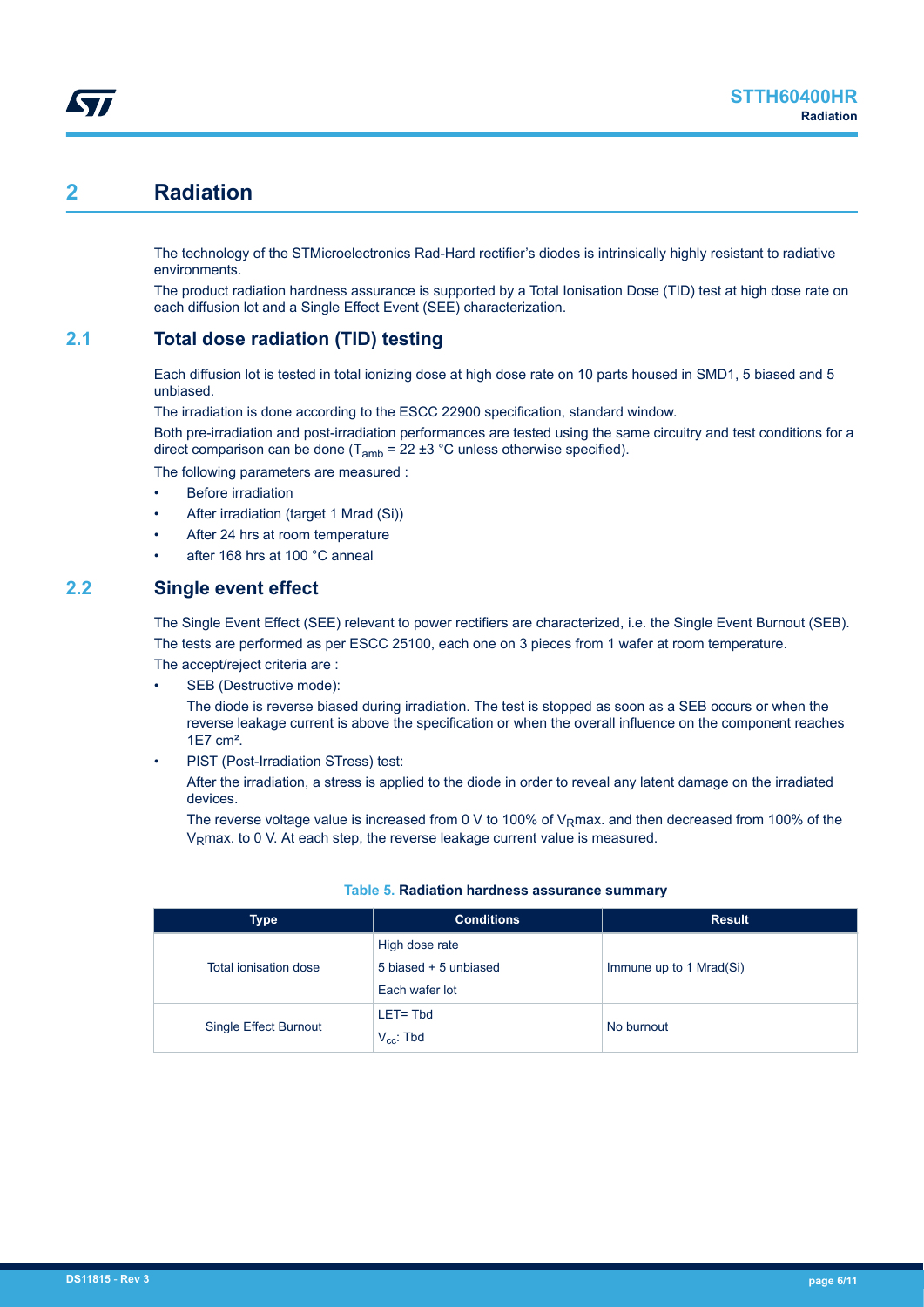## **3 Package information**

In order to meet environmental requirements, ST offers these devices in different grades of [ECOPACK](https://www.st.com/ecopack) packages, depending on their level of environmental compliance. ECOPACK specifications, grade definitions and product status are available at: [www.st.com.](http://www.st.com) ECOPACK is an ST trademark.

## **3.1 SMD1 package information**





#### **Table 6. SMD1 package mechanical data**

| <b>Symbols</b> |       | <b>Dimansions (mm)</b> |       |  |  |  |
|----------------|-------|------------------------|-------|--|--|--|
|                | Min.  | Typ.                   | Max.  |  |  |  |
| $\overline{A}$ | 3.3   |                        | 3.61  |  |  |  |
| A1             | 0.25  |                        | 0.51  |  |  |  |
| $\mathsf b$    | 9.4   |                        | 9.65  |  |  |  |
| b <sub>1</sub> | 10.41 |                        | 10.67 |  |  |  |
| b2             | 3.43  |                        | 3.68  |  |  |  |
| b3             | 3.86  |                        | 4.11  |  |  |  |
| D              | 15.75 |                        | 16    |  |  |  |
| D <sub>1</sub> | 0.76  |                        |       |  |  |  |
| E              | 11.3  |                        | 11.56 |  |  |  |
| e              |       | 2.67 BSC               |       |  |  |  |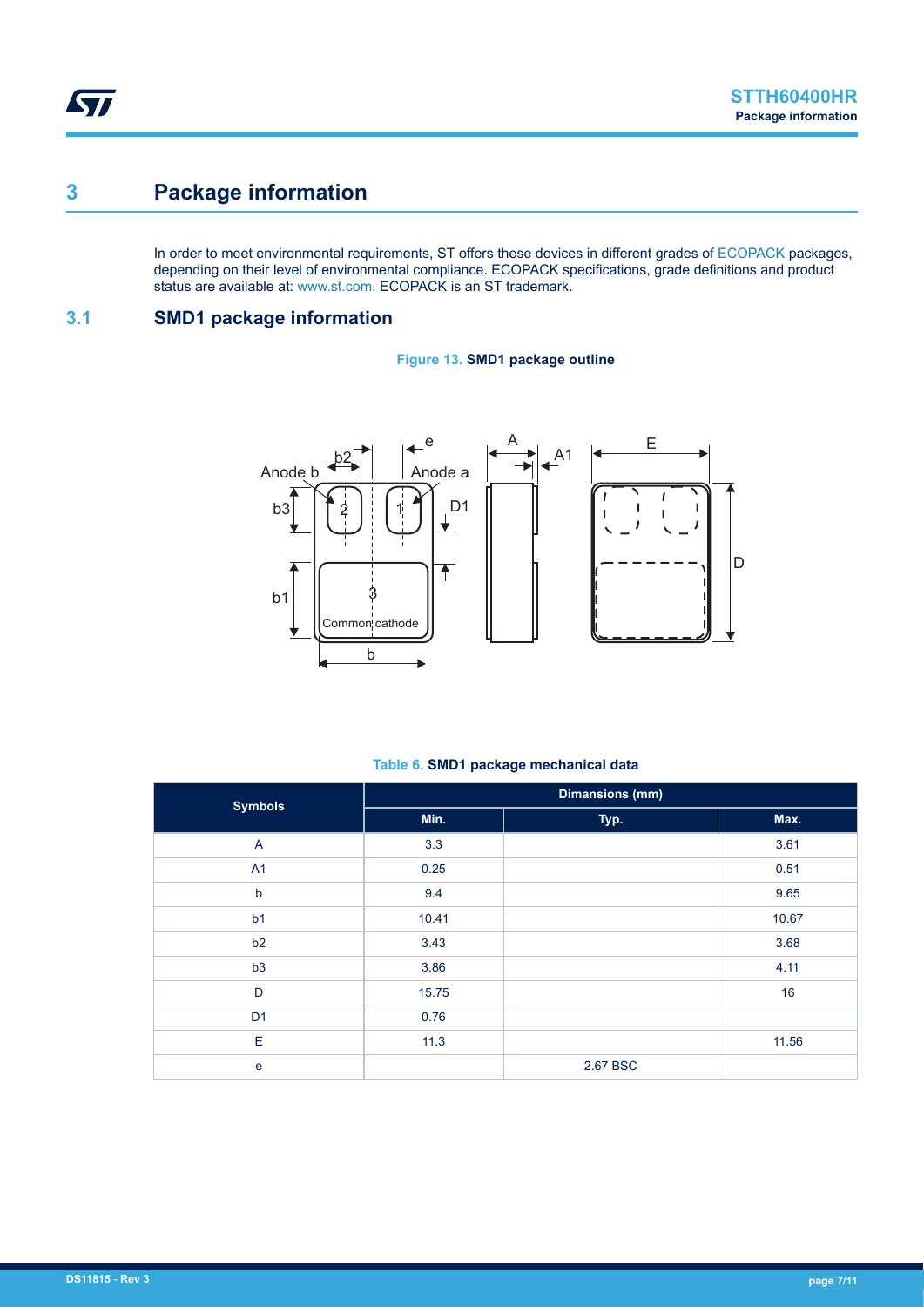# <span id="page-7-0"></span>**4 Ordering information**

| Order code   | <b>ESCC detailed</b><br>specification |                  | Package   Lead finishing   Comment |            | <b>Marking</b> | Weight           | Packing    |
|--------------|---------------------------------------|------------------|------------------------------------|------------|----------------|------------------|------------|
| STTH60400SA1 | -                                     | SMD <sub>1</sub> | Gold                               | Single die | STTH60400SA1   | 2.3 <sub>a</sub> | Strip pack |
| STTH60400SAG | 5103/032/01                           |                  |                                    |            | 510303201      |                  |            |

### **Table 7. Ordering information**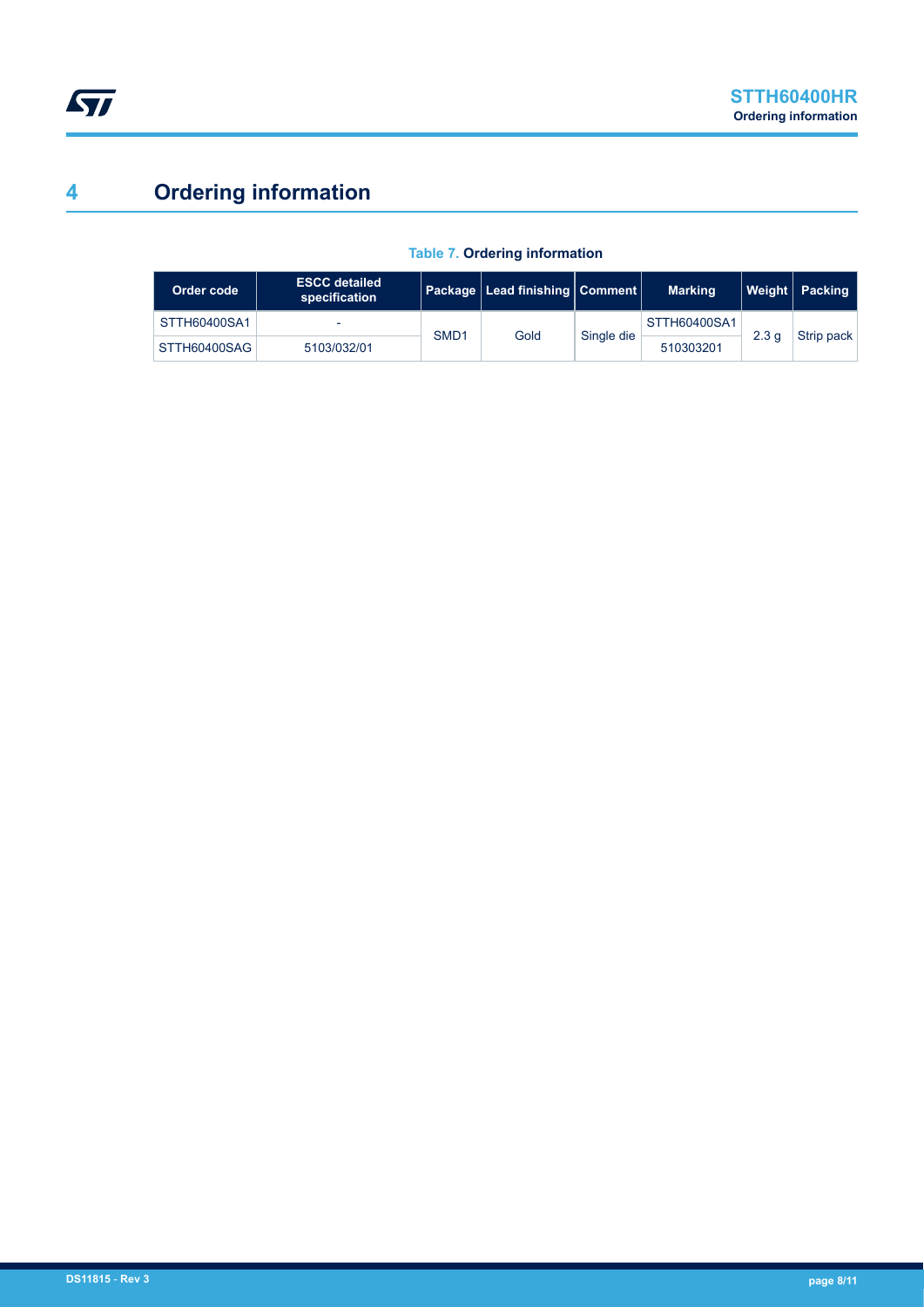## **5 Other information**

## **5.1 Traceability information**

Date code in formation is structured as described in Table 8. Date codes

### **Table 8. Date codes**

| <b>Model</b> | Datacode <sup>(1)</sup> |
|--------------|-------------------------|
| EM           | 3yywwN                  |
| <b>ESCC</b>  | yywwN                   |

*1. yy = year, ww = week number, N = lot index in the week.*

### **5.2 Documentation**

The table below provides the default documentation packed together with the parts depending on their quality level.

### **Table 9. Default documentation provided with the parts**

| <b>Quality level</b> | <b>Documentation</b>                                                                              |
|----------------------|---------------------------------------------------------------------------------------------------|
|                      | Engineering Model   Certificate of Conformance                                                    |
| <b>ESCC Flight</b>   | Certificate of Conformance includes the reference of the ESCC qualification maintenance test lot. |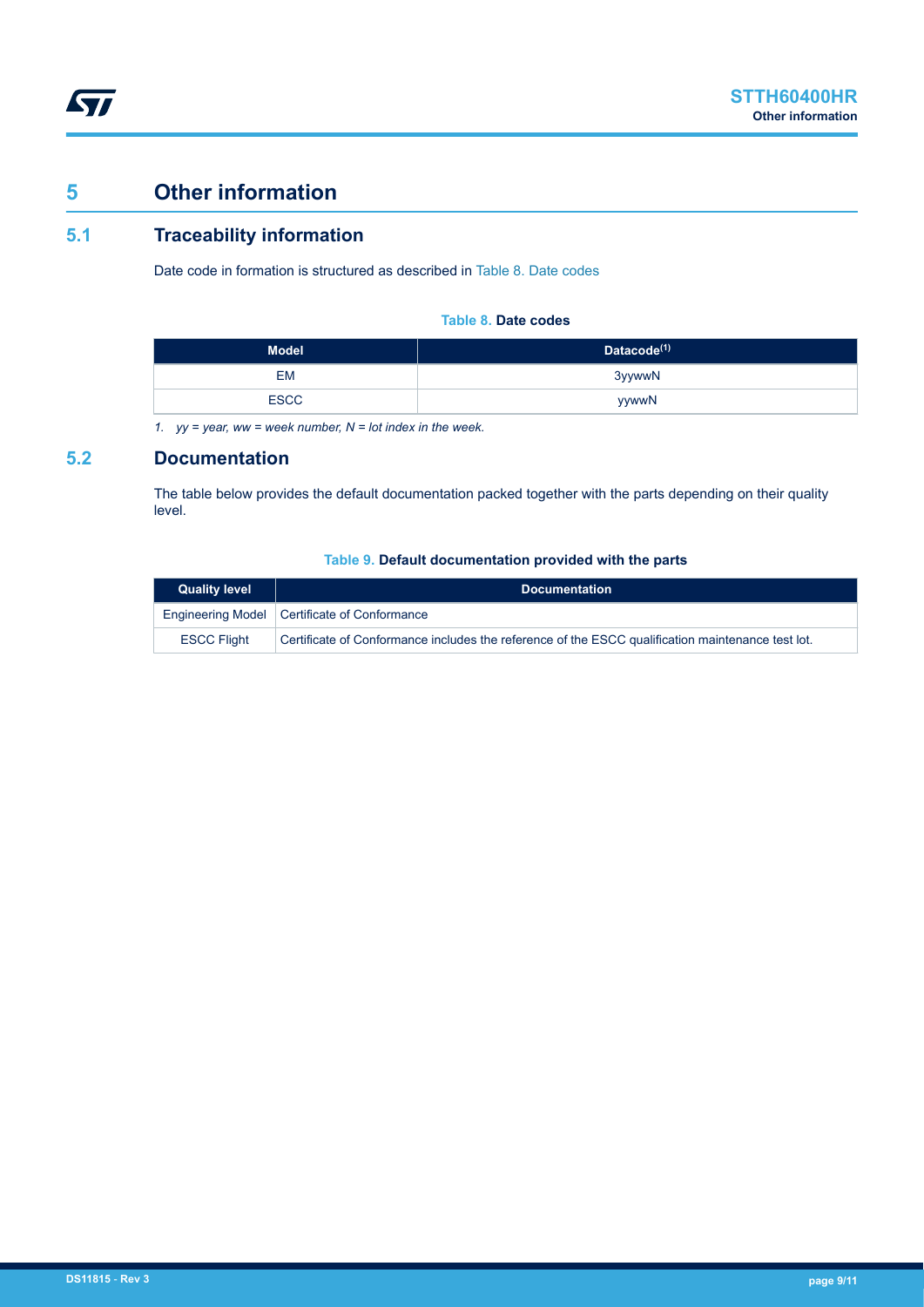## **Revision history**

### **Table 10. Document revision history**

| <b>Date</b> |   | <b>Revision   Changes</b>                                                                                                                |
|-------------|---|------------------------------------------------------------------------------------------------------------------------------------------|
| 07-Mar-2017 |   | First issue.                                                                                                                             |
| 21-Jul-2017 | 2 | Updated Table 2: "Absolute ratings" and Table 5: "Dynamic electrical characteristics". Added Section<br>1.1: "Characteristics (curves)". |
| 03-Jun-2020 |   | Updated Section Product status / summary and Table 7. Minor text changed.                                                                |